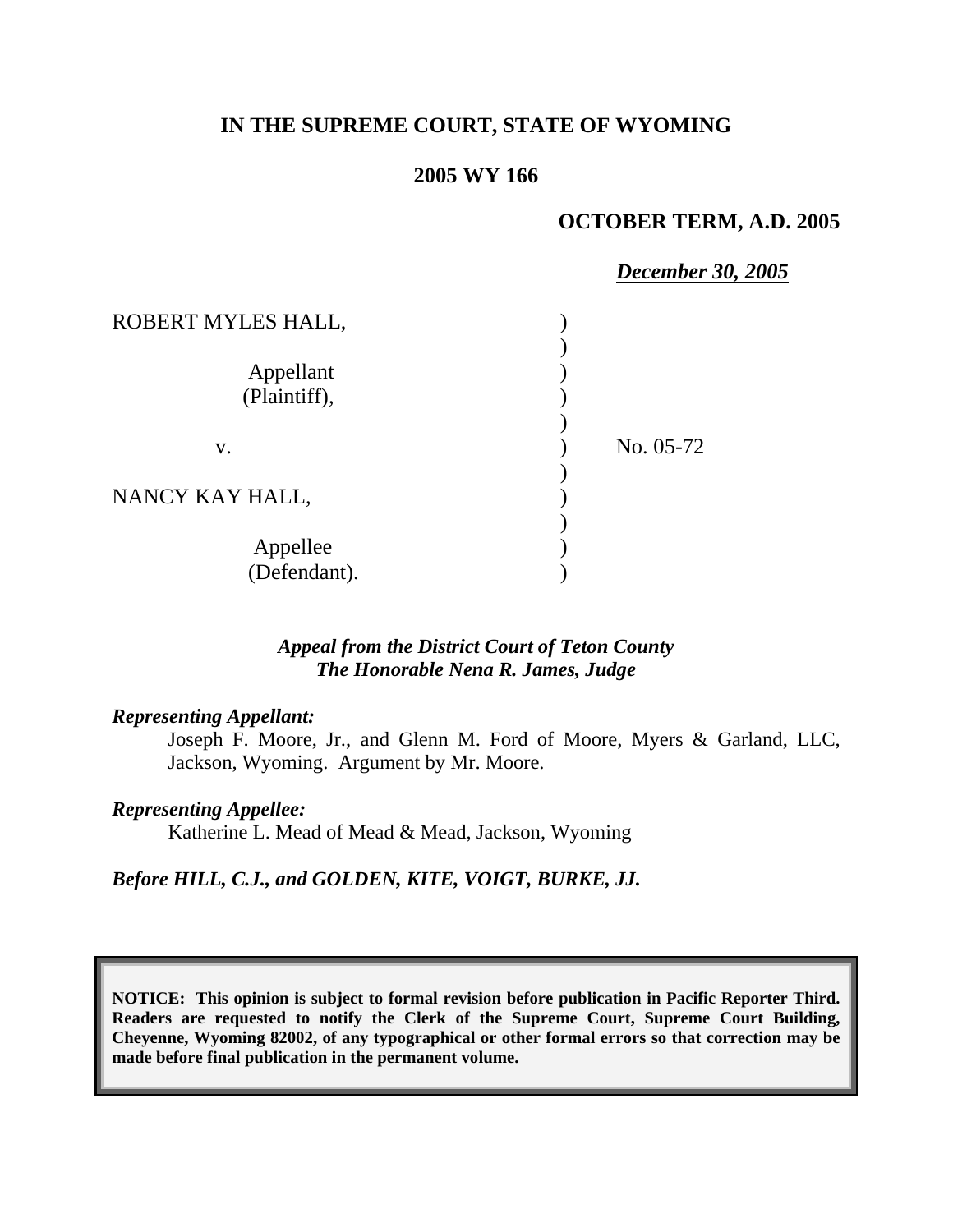## **GOLDEN**, Justice.

[¶1] This appeal arises out of the divorce of Robert Hall (Husband) and Nancy Hall (Wife). Husband hereby appeals the property division portion of the Judgment and Decree of Divorce. Husband alleges that the district court erred in the valuation and disposition of stock in his family corporation and also in not considering the tax consequences of his court ordered equalizing payments. Finding no reversible error, we affirm.

#### **ISSUES**

[¶2] Husband presents three issues for this Court's review:

A. The Court committed reversible error by failing to tax affect the future payments of Robert Hall to Nancy Hall in order to achieve an equitable division of the marital estate.

B. The Court committed reversible error when valuing the Class A Preferred Stock of Como Oil Company at par value of \$100.00 per share rather than at the market value of \$50.00 per share as evidenced by the testimony at trial.

C. The Court committed reversible error when determining that seventy-five percent (75%) of the common stock of Como Oil Company should be included in the marital estate.

# **FACTS**

[¶3] Husband and Wife were married in 1982. The instant divorce action was filed in 2002. The divorce was finalized in 2004. Wife is a high school graduate. She received job training through the United States Forest Service. At the time of divorce wife was the District Ranger for the Black Rock and Jackson Ranger District. Husband is a college graduate. He has worked for Como Oil Company (Como Oil) since he graduated from college.

[¶4] Como Oil has been primarily owned and operated by members of Husband's family since Husband's father founded the company in 1946. Husband owned 25% of the common stock of Como Oil at the time of marriage. During the course of the marriage, Como Oil issued a stock dividend and redeemed most of its common stock. The result of these transactions left Husband as the sole holder of common stock, which increased his percentage of equity ownership from 25% to 100%. At the time of divorce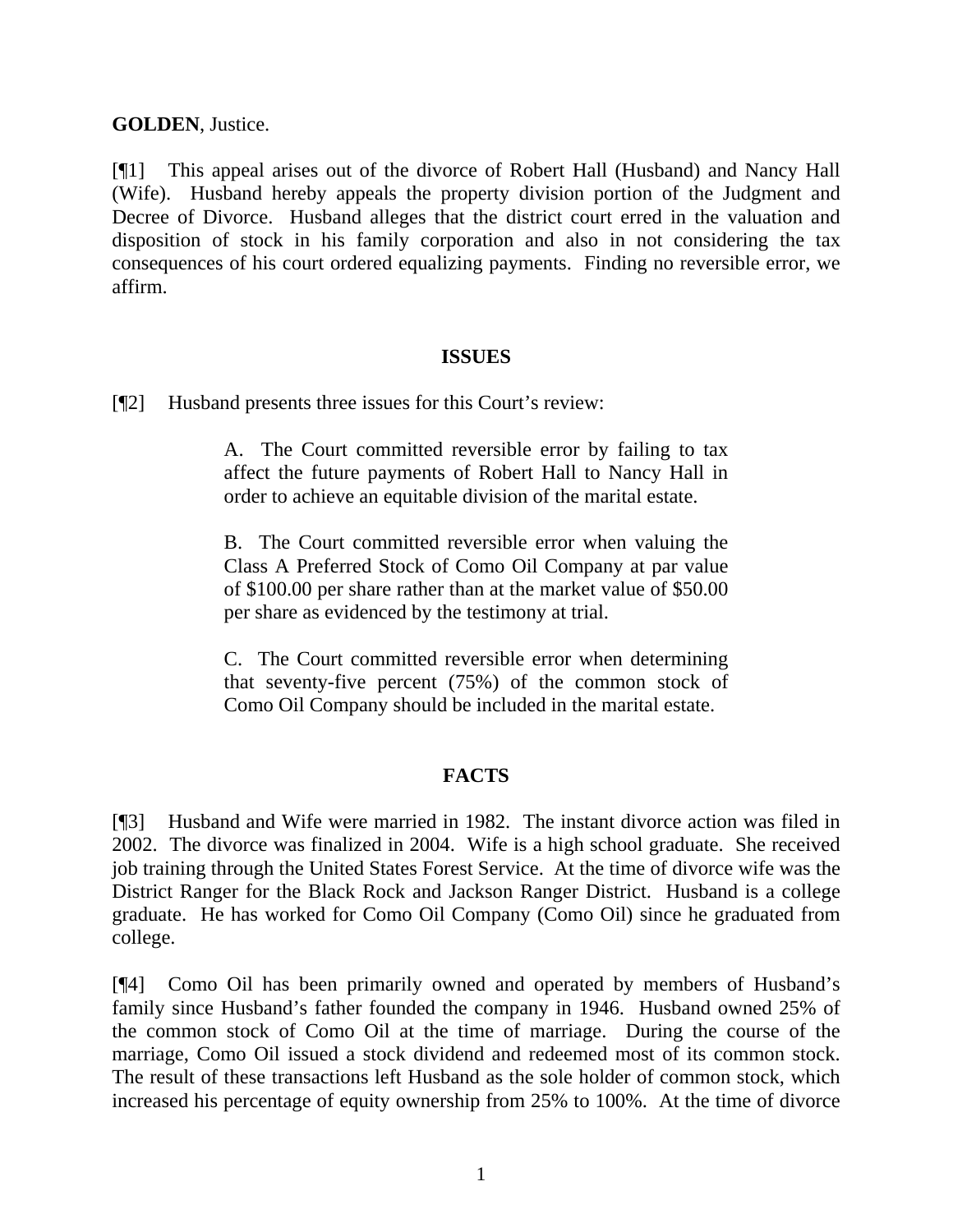Husband was the sole director and president of Como Oil. As such, he controlled all aspects of Como Oil, including his compensation and company benefits. Prior to the divorce, Husband also acquired 2,928 shares of Como Oil's Class A Preferred Stock. The par value for such stock is \$100 per share. Husband purchased his shares of preferred stock for \$50 a share.

### **DISCUSSION**

## *Standard of Review*

[¶5] The ultimate division of the marital estate is within the sound discretion of the trial court and will not be overturned absent clear grounds revealing an abuse of that discretion. *Paul v. Paul*, 616 P.2d 707, 713 (Wyo. 1980). An abuse of discretion occurs when the property disposition shocks the conscience of this Court and appears to be so unfair and inequitable that reasonable people cannot abide it. *Id*. at 714. "The result reached by the trial court will not be disturbed except on clear grounds in extreme cases. We refuse to readjudicate property divisions when they are just and equitable." *Barney v. Barney*, 705 P.2d 342, 344 (Wyo. 1985) (internal citations omitted).

[¶6] The marital estate cannot be divided, however, until the distributable assets are valued. Many times this requires comprehensive findings of fact and law, in this case by the court after a bench trial. In reviewing these findings, we invoke our standard of review for bench trials. This Court reviews a trial court's conclusions of law de novo. The factual findings of a trial court, however, are not entitled to the limited review afforded to jury findings. Rather, we review the trial court's findings of fact to determine if they are clearly erroneous. *Barton v. Barton*, 996 P.2d 1, 3 (Wyo. 2000); *Kennedy v. Kennedy*, 761 P.2d 995, 997-98 (Wyo. 1988).

[¶7] A finding is clearly erroneous when, although there is evidence to support it, we are left with the definite and firm conviction that, on the entire evidence, a mistake has been committed. We are mindful of the fact that our review does not entail re-weighing disputed evidence and we cannot substitute our judgment for that of the trial court. *Kennedy*, at 998. We begin our review therefore with a presumption that the trial court's findings of fact are correct. In reviewing the findings of fact,

> [t]here are settled appellate concepts which we follow, all for the most part favorable to the party prevailing in the trial court. An appealing party has a heavy burden to overcome. We must assume that the evidence in favor of the successful party is true, leave out of consideration entirely the evidence of the unsuccessful party that conflicts with it and give the evidence of the successful party every favorable inference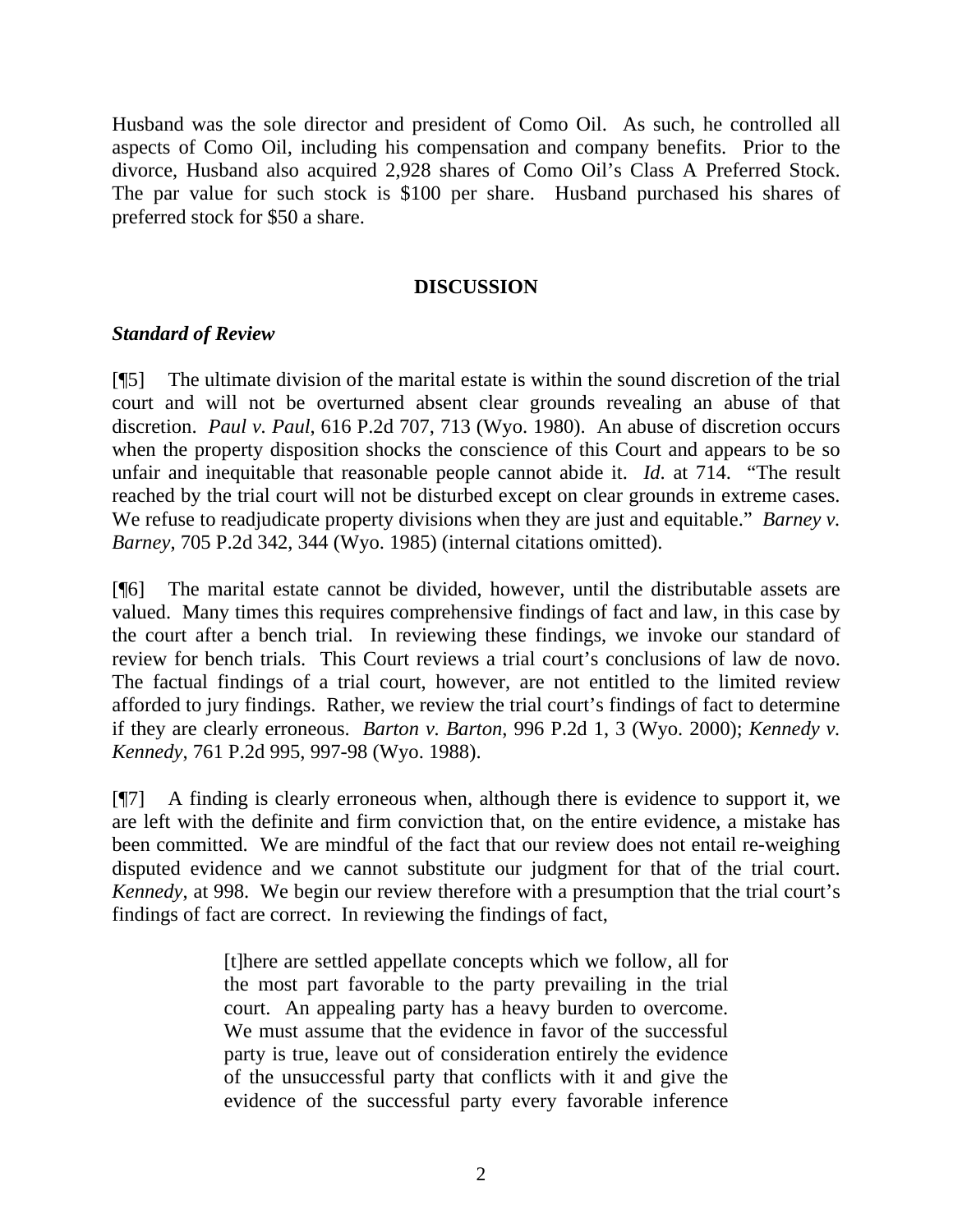which may reasonably and fairly be drawn from it. In this case, there were special findings of fact which must be construed liberally and favorably to the judgment. We presume that they are right and where the findings of the trial court are not inconsistent with the evidence, clearly erroneous, or contrary to the great weight of the evidence, they will not be disturbed on appeal. Moreover, the trial judge was present and observed at first hand the demeanor and expressions of the witnesses. We must not forget that when we examine the cold words of the transcript of testimony, we do not have the benefit of how the trial judge sees and hears the witness--the pitch of the voice, facial changes, the movement in the witness--all of which may tell a separate story, to be given credence. The conclusion of what preponderates is with the trier of fact. Credibility of witnesses is for the trial court. Appellate courts cannot try a case de novo.

*Madrid v. Norton*, 596 P.2d 1108, 1117 (Wyo. 1979) (citations omitted).

### *Distribution of Como Oil*

[¶8] The most significant asset of the parties is Husband's ownership interest in Como Oil. On appeal, Husband contends that all of his ownership interest in Como Oil is his sole, separate property and therefore should not have been made subject to distribution. This particular argument receives no support under Wyoming law. In Wyoming, upon divorce, property is divided pursuant to Wyo. Stat. Ann. § 20-2-114 (LexisNexis 2005):

> In granting a divorce, the court shall make such disposition of the property of the parties as appears just and equitable, having regard for the respective merits of the parties and the condition in which they will be left by the divorce, the party through whom the property was acquired and the burdens imposed upon the property for the benefit of either party and children.

As this Court has consistently pointed out, under the statute all property of the parties is subject to distribution. *Mann v. Mann*, 979 P.2d 497, 499 (Wyo. 1999) ("a married person's separately owned property is subject to distribution"); *Paul*, 616 P.2d at 713 ("A property division may reach the separate property of either spouse."). Consequently, Husband's protestation that his equity ownership interest in Como Oil is his and his alone is irrelevant to the authority of the trial court to include the value of that interest in its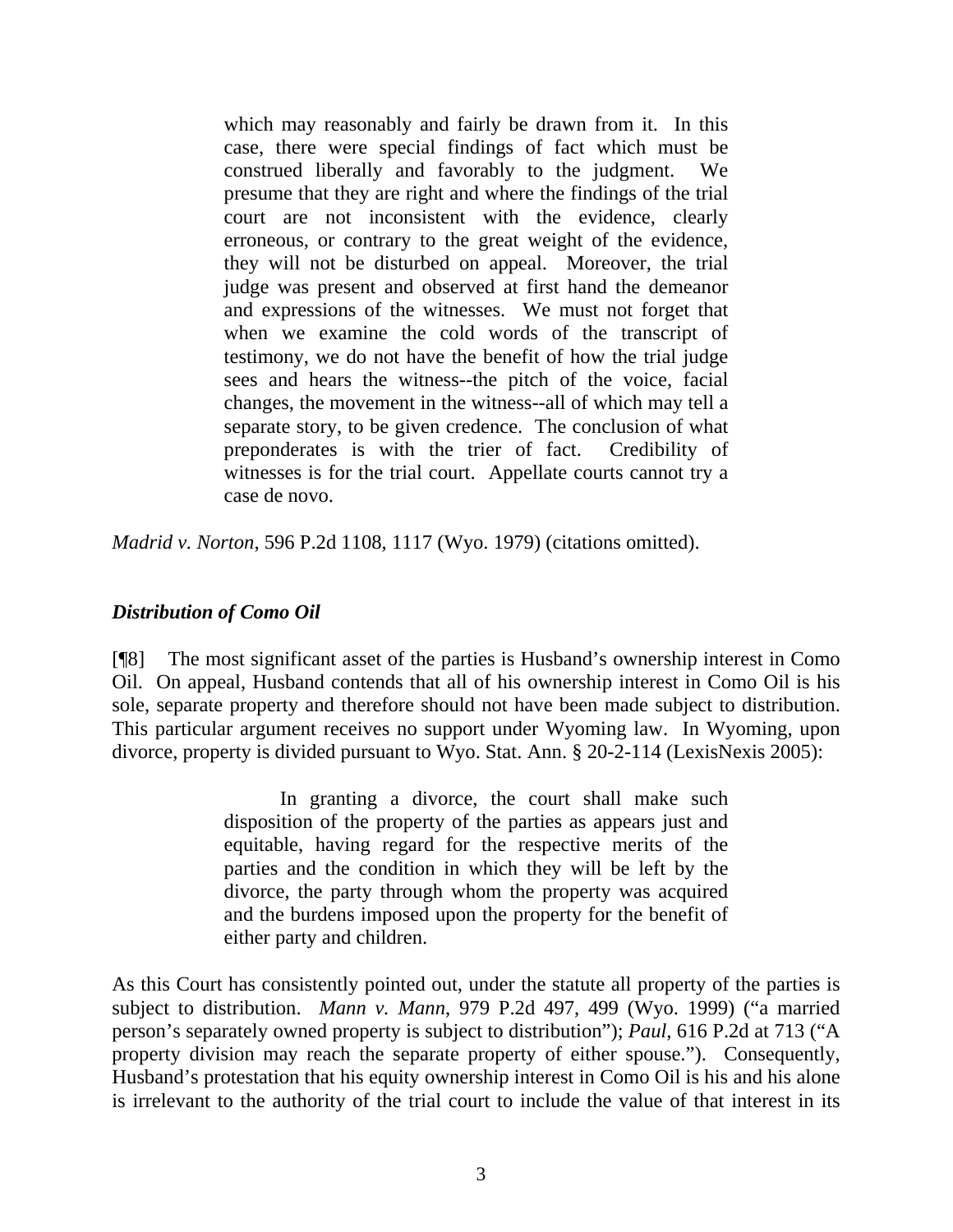ultimate determination of a fair and equitable property distribution.<sup>[1](#page-4-0)</sup> The trial court made no mistake in identifying Husband's equity interest in Como Oil as property subject to division.

# *Valuation of Class A Stock*

[¶9] The basic facts are not in dispute. Husband bought his shares of Class A Preferred stock for \$50.00 per share. The preferred stock has a par value of \$100.00 per share. The preferred shares are given priority in liquidation. The trial court accepted the par value of the preferred stock as its appropriate value.

[¶10] Husband declares that the trial court erred in valuing his shares of preferred stock at their par value because the par value was irrelevant to determining the then current market value of his preferred shares. Implicit in this argument is a contention that, as a matter of law, a trial court has no discretion to value preferred stock at anything other than its market value. Husband offers no legal authority, however, supporting this theory. In fact, Wyoming law eschews such a restrictive approach to valuation of marital assets. This Court has made clear that "with respect to the valuation of marital assets, trial courts must exercise discretion and adjudicate marital property dispositions on a case-by-case basis using the best possible valuation method appropriate for that particular case." *Wallop v. Wallop*, 2004 WY 46, ¶ 5, 88 P.3d 1022, 1024 (Wyo. 2004) (citing *Neuman v. Neuman*, 842 P.2d 575, 582 (Wyo. 1992)).

[¶11] The question, then, is whether valuing the preferred shares at par value was an appropriate exercise of discretion by the trial court under the circumstances. Husband contends that the par value is inapplicable to the issue of valuation because the par value is an arbitrary dollar value assigned to each stock share, having no relationship to its market value. While this may be true for common stock, it is not true for preferred stock. For preferred stock, the stock's book value, liquidating value and dividend payments are based on its par value. For instance, in valuing the common ownership interest in Como Oil, the value of the preferred stock was listed as a liability and adjusted out of the total value of Como Oil. Husband's expert valued the preferred stock at its par value in making this adjustment in his valuation of Como Oil. The liquidation value of the stock is its par value, \$100 per share, which Como Oil would have to pay before it could pay anything to the common stock shareholders. Also, the dividend rate for the instant preferred stock is set at 6% per share. The par value of this preferred stock is therefore not an arbitrary number completely disassociated from its true value. We find no reason

<span id="page-4-0"></span><sup>&</sup>lt;sup>1</sup> The significance of a party's separate ownership of property is that it is one factor to be considered by the trial court in determining its distributive scheme. Husband has not presented any specific, detailed argument challenging the fairness and equitableness of the trial court's ultimate distributive scheme.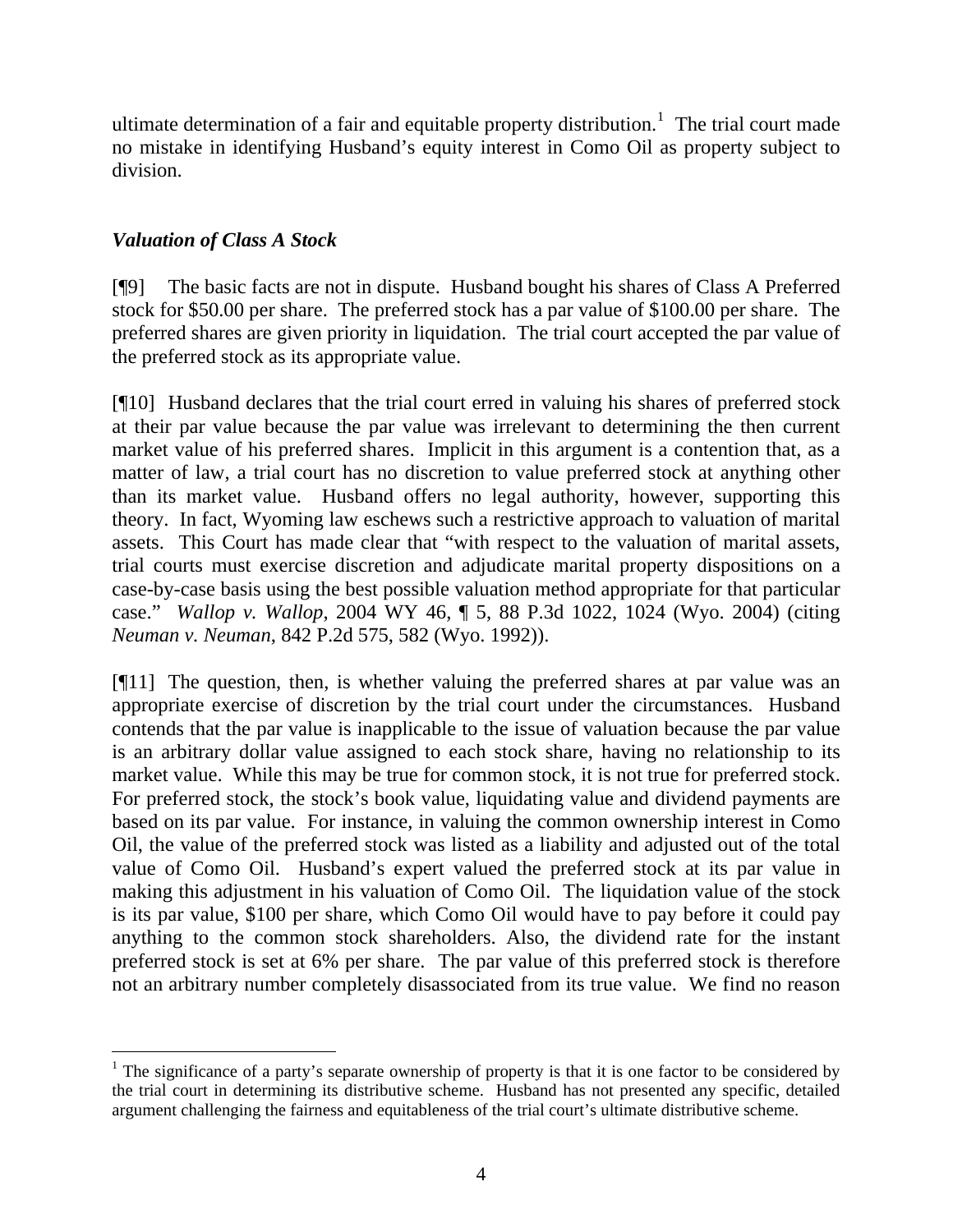in law to exclude the par value from the determination of the value of such stock for marital property distribution purposes.

[¶12] The duty of the trial court was to ensure that its valuation represented the real, actual value of Husband's shares of preferred stock. The findings of the trial court reveal that it considered both the price Husband paid for the preferred stock and the par value. The trial court determined that the evidence of fair market value as presented by Husband did not appropriately measure its real, actual value. The trial court instead chose the par value as the more fair and reasonable value of the preferred stock. Based upon our review of the record, we do not find the district court's conclusions to be clearly erroneous. Under the particular circumstances of this case, including Husband's sole control of Como Oil, this Court finds no abuse of discretion in the trial court's determination.

# *Tax Effect*

[¶13] As part of its distributive scheme, the trial court ordered Husband to pay Wife approximately \$560,000 in order to effectuate an equal division of the divisible marital assets. The trial court ordered the sum to be paid over five years at an interest rate of 10% per annum. Husband argues that the evidence establishes that he cannot make the required payments without liquidating assets. In such case, he inevitably would face tax consequences, effectively reducing the value of the assets. Husband argues that the trial court therefore erred in not determining the tax effect that will be produced in light of the equalizing payments.

[¶14] The trial court considered the argument presented by Husband but found:

That the testimony and evidence regarding possible tax consequences were speculative and the Court declines to adjust values based on tax considerations because neither party established that sales and transfers would necessarily occur and the Court cannot establish fair value on the basis of possible tax consequences at unknown future dates under unknown circumstances and tax laws. Furthermore, in disregarding possible tax consequences the Court has considered [Husband's] sole control of Como Oil, past financial benefits provided to [Husband] which do not coincide with testimony regarding the corporation's present dire financial status, and the provisions for equalizing payments to be made by [Husband] to [Wife] over a reasonable period of time, rather than on an immediate basis as addressed in *Dice v. Dice*, 742 P.2d 205, 208 (Wyo. 1987).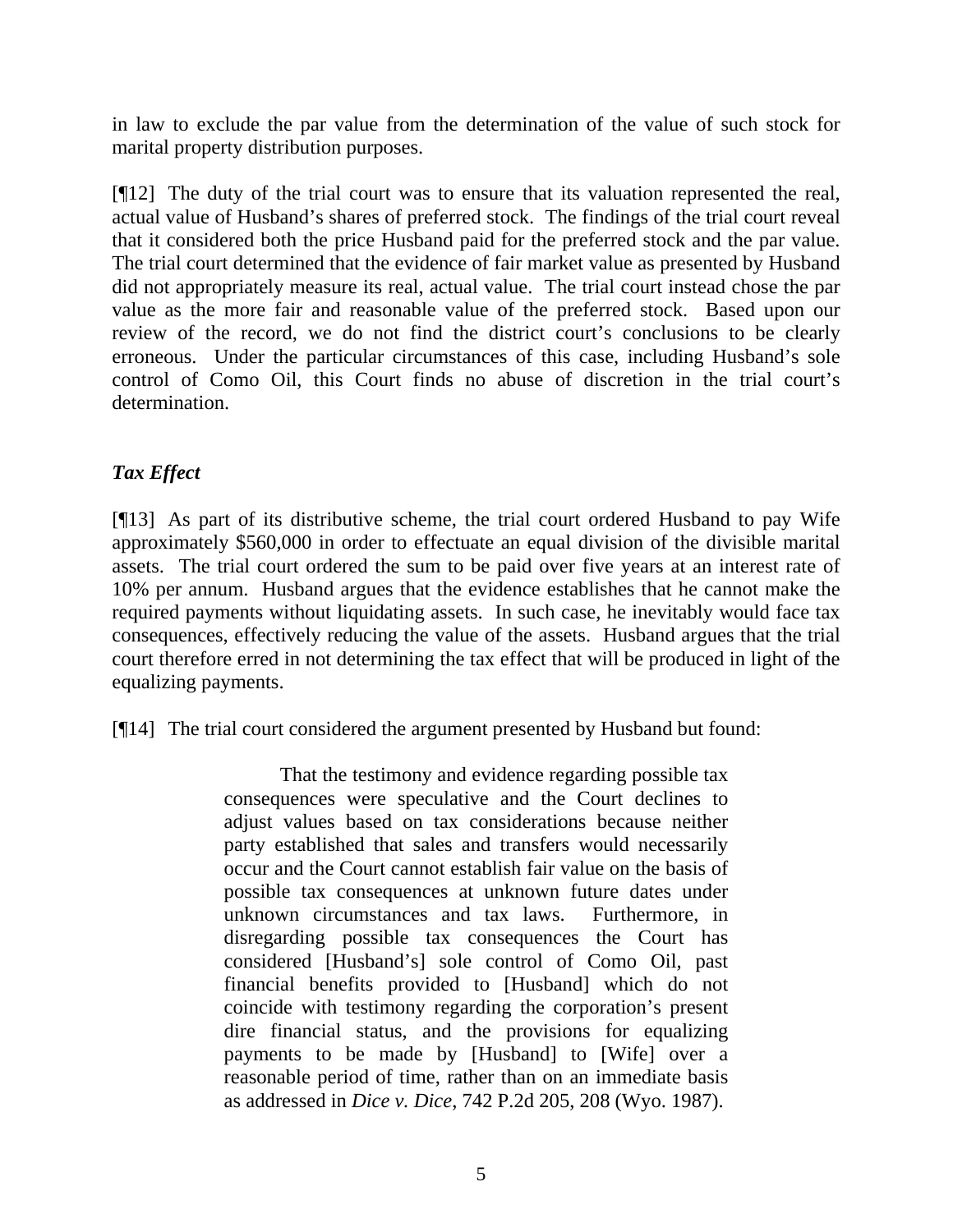By these findings the trial court clearly rejected Husband's assertions that he necessarily would have to liquidate assets in order to meet the equalizing payment schedule established by the trial court. The trial court specifically found such assertions lacked credibility in light of the totality of the circumstances.

[¶15] It is axiomatic that this Court gives considerable deference to a trial court's factual findings since the trial court is in the best position to assess the witnesses' credibility and weigh their testimony. *Hoffman v. Hoffman*, 2004 WY 68, ¶ 9, 91 P.3d 922, 925 (Wyo. 2004). This Court will not reweigh the evidence. It is not clear error for the trial court to elect not to believe Husband's protests that he would be required to liquidate assets to make the equalizing payments as ordered. The trial court expressly determined that no persuasive evidence was presented that Husband is presently compelled to sell any of the assets in order to pay Wife's share of the equitable distribution. Respecting the trial court's credibility determination, and otherwise viewing the evidence in the light most favorable to Wife, we find this holding is not clearly erroneous.

[¶16] Under the facts, the trial court was correct in not considering the potential tax consequences of Husband's future equalizing payments. The facts make this case clearly distinguishable from a case in which the trial court has ordered the liquidation of a specific asset, giving rise to immediate, known tax consequences. *See Blanchard v. Blanchard*, 770 P.2d 227, 229 (Wyo. 1989); *Dice v. Dice*, 742 P.2d 205, 208 (Wyo. 1987). In the instant case, Husband effectively was asking the trial court to consider tax implications of a theoretical future liquidation of assets. It would be the basest form of speculation to attempt to determine tax consequences of a voluntary liquidation of assets at an unknown future time.

[¶17] The voluntary and theoretical nature of the impact of potential future tax consequences is exemplified by Husband's failure to identify the assets he allegedly will be forced to liquidate with specificity. Husband merely identified various assets he might liquidate in whole or in part including: residential property; Como Oil Company; and retirement and deferred compensation accounts. He left it to the trial court to divine both the taxable income generated by whichever option, or combination of options, he might choose in the future, as well as the future tax rate applicable to his personal choice of asset liquidation.

[¶18] Potential tax liability should be considered only upon proof that a specific taxable event will occur in connection with the division of marital property within a time frame that such tax liability can be reasonably calculated. Any other approach would frustrate the trial court's basic function of assuring a fair and equitable distribution of the parties' property interests. The trial court was correct in finding that it could not "establish fair value on the basis of possible tax consequences at unknown future dates under unknown circumstances and tax laws."